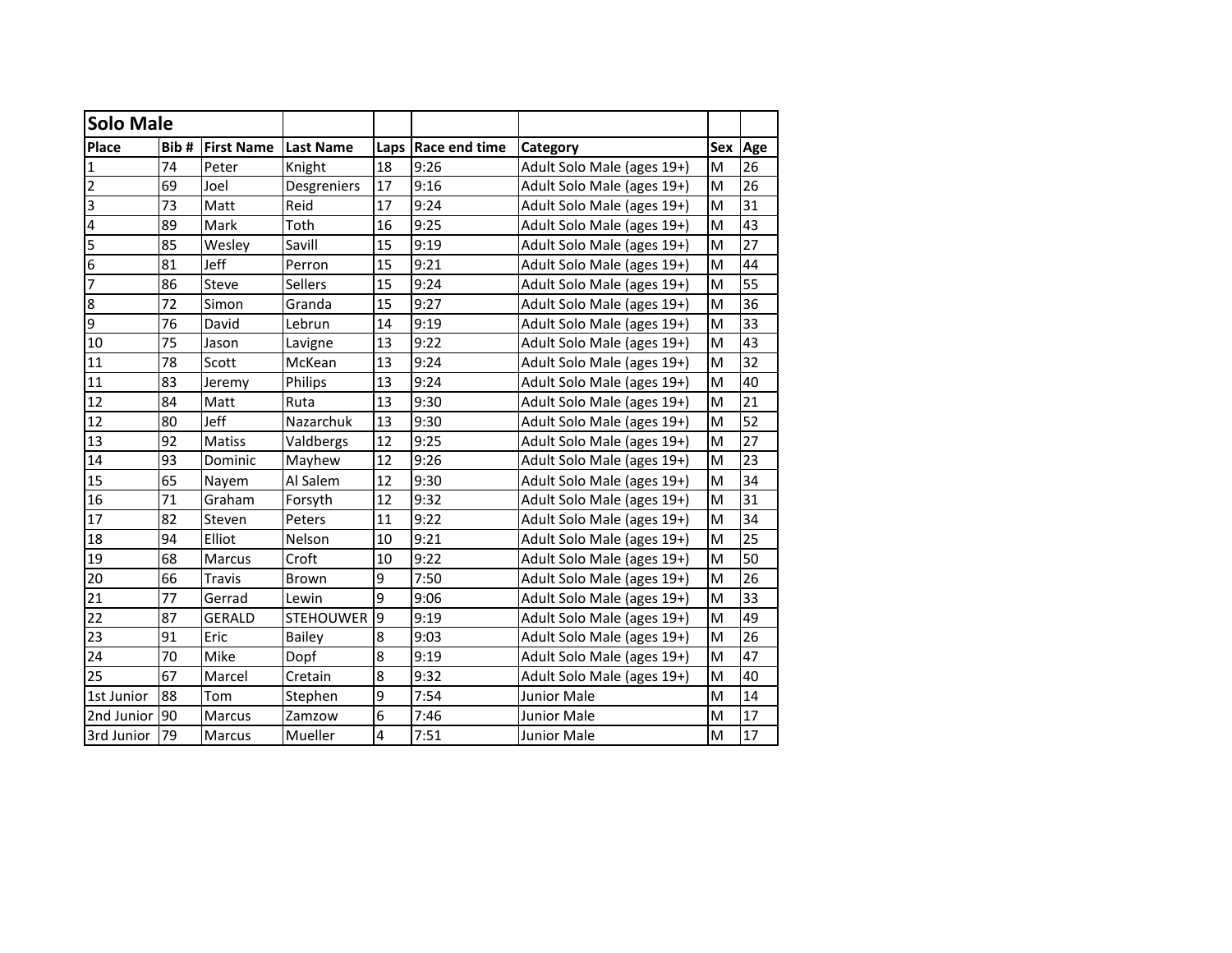## **Solo Women**

| <b>Placing</b>   | Bib#    | <b>First Name</b> | <b>Last Name</b>   |                | Laps Race end time | <b>Category</b>              |   | Sex Age         |
|------------------|---------|-------------------|--------------------|----------------|--------------------|------------------------------|---|-----------------|
|                  | 125     | Kylee             | Ohler              | 17             | 9:27               | Adult Solo female (ages 19+) |   | 32I             |
|                  | 21124   | Michelle          | Katchur Roberts 16 |                | 9:26               | Adult Solo female (ages 19+) | F | 32              |
|                  | 3 130   | Marg              | Fedyna             | 14             | 9:22               | Adult Solo female (ages 19+) | F | 52              |
|                  | 4 1 2 2 | Lori Anne         | Donald             | 14             | 9:23               | Adult Solo female (ages 19+) | F | 29I             |
|                  | 5 123   | Caroline          | Reid               | 13             | 9:15               | Adult Solo female (ages 19+) |   | 31              |
|                  | 6 131   | Heather           | Anderson           | 13             | 9:30               | Adult Solo female (ages 19+) | F | 34 <sub>l</sub> |
|                  | 7133    | Andrea            | Mayo               | 9              | 9:24               | Adult Solo female (ages 19+) | F | 25              |
|                  | 8 1 3 4 | Lia               | <b>Brands</b>      | 9              | 9:31               | Adult Solo female (ages 19+) |   | 27 <sup>1</sup> |
|                  | 9 1 3 5 | Sasha             | Bogdanov           | 9              | 9:41               | Adult Solo female (ages 19+) | F | 22 <sub>l</sub> |
|                  | 10 128  | Andrea            | Binder-Leckie      | 8              | 9:07               | Adult Solo female (ages 19+) | F | 38              |
|                  | 11 129  | Alisen            | Dopf               | 6              | 9:11               | Adult Solo female (ages 19+) | F | 46              |
|                  | 12 132  | Susan             | Suynh              | $\overline{2}$ | 8:21               | Adult Solo female (ages 19+) | F | 19              |
| First Junior 121 |         | Katarina          | Davidchuk          | '2             | 7:30               | Junior Female                |   | 16 <sup>l</sup> |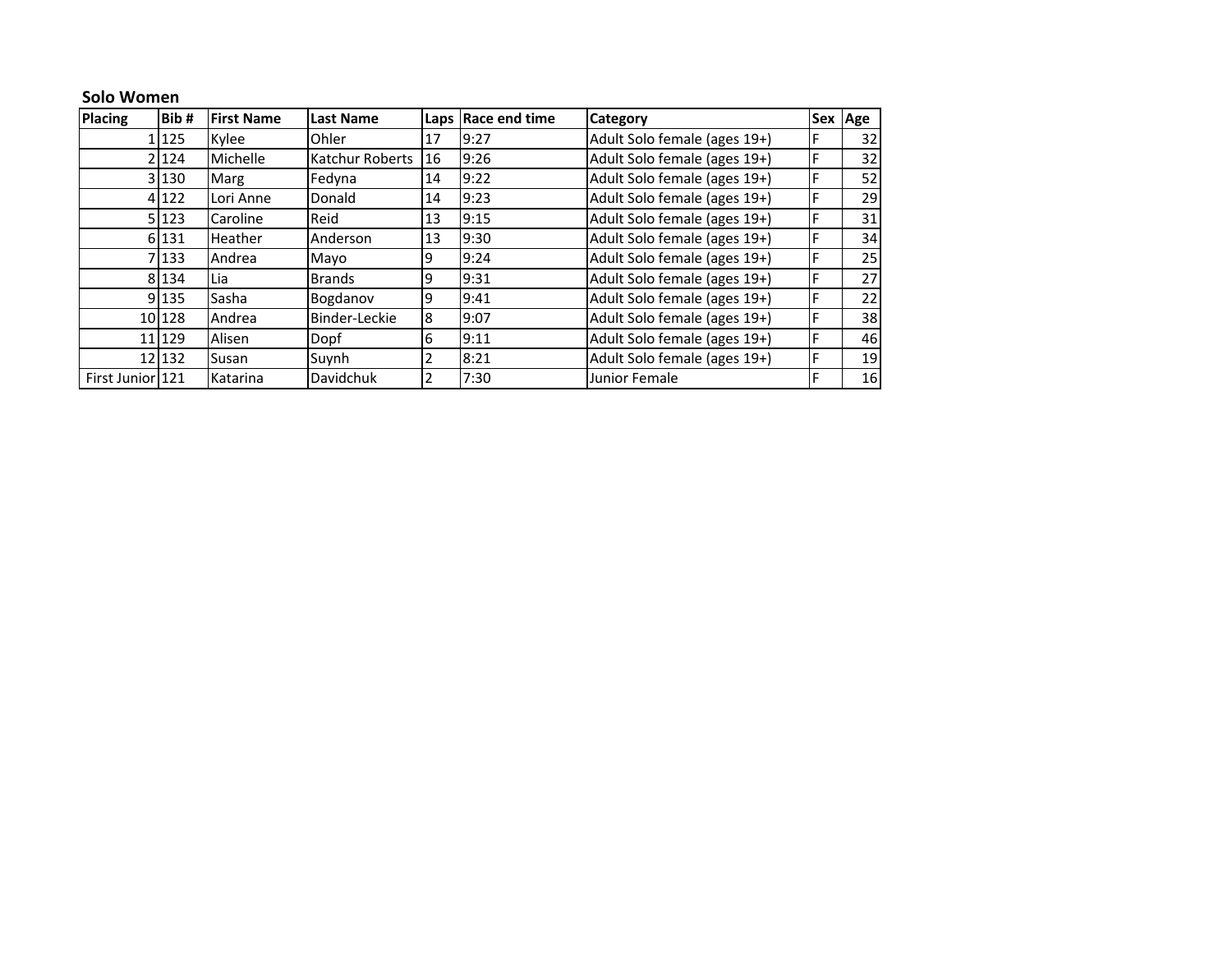## **Two Person Relay**

| Place overall in 2 person relays | <b>Placing in Category</b> | Bib# | First Name | Last Name        | Team Name                   | Laps | <b>Race End time Category</b> |                               | <b>Sex</b> | Age |
|----------------------------------|----------------------------|------|------------|------------------|-----------------------------|------|-------------------------------|-------------------------------|------------|-----|
|                                  | First 2 Male Relay         | 281  | Matthew    | Travaglini       | <b>Flying Penguins</b>      |      | 16 9:22                       | Adult 2 Person Relay (Male)   | м          | 23  |
|                                  | First 2 Male Relay         | 281  | Josh       | Denison          | <b>Flying Penguins</b>      |      | 16 9:22                       | Adult 2 Person Relay (Male)   | M          | 24  |
|                                  | Second 2 Male Relay 273    |      | Matt       | Decore           | <b>Biker Dudes</b>          |      | 14 9:18                       | Adult 2 Person Relay (Male)   | M          | 48  |
|                                  | Second 2 Male Relay 273    |      | Alex       | Stieda           | <b>Biker Dudes</b>          |      | 14 9:18                       | Adult 2 Person Relay (Male)   | M          | 55  |
|                                  | First 2 Person Coed        | 279  | Matthew    | Lewis            | <b>DoMECstic Dispute</b>    |      | 14 9:25                       | Adult 2 Person Relay (coed)   | M          | 31  |
|                                  | First 2 Person Coed        | 279  | Heidi      | Keilbr           | DoMECstic Dispute           |      | 14 9:25                       | Adult 2 Person Relay (coed)   |            | 28  |
|                                  | Third 2 Male Relay         | 274  | Kyle       | Hougen           | <b>Stab Rabbits</b>         |      | 12 9:26                       | Adult 2 Person Relay (Male)   | М          | 34  |
|                                  | Third 2 Male Relay         | 274  | Barry      | Shankland        | <b>Stab Rabbits</b>         |      | 12 9:26                       | Adult 2 Person Relay (Male)   | M          | 40  |
|                                  | Second 2 Person Coed 277   |      | Tim        |                  | Vanderloos Whisky & Wiskers |      | 11 9:18                       | Adult 2 Person Relay (coed)   | M          | 37  |
|                                  | Second 2 Person Coed 277   |      |            | Humeny           | Whisky & Wiskers            |      | 11 9:18                       | Adult 2 Person Relay (coed)   |            | 34  |
|                                  | Fourth 2 Male Relay 278    |      | David      | <b>Bourgeois</b> | Sam & Dave Mec              |      | 11 9:24                       | Adult 2 Person Relay (Male)   | M          | 31  |
| 6                                | Fourth 2 Male Relay 278    |      | Sam        | McRae            | Sam & Dave Mec              |      | 11 9:24                       | Adult 2 Person Relay (Male)   | M          | 36  |
|                                  | First 2 Female Relay       | 276  | Jennifer   | Paterson         | @jpatski                    |      | 11 9:27                       | Adult 2 Person Relay (Female) |            | 26  |
|                                  | First 2 Female Relay       | 276  | Jessica    | Paterson         | @jpatski                    |      | 11 9:27                       | Adult 2 Person Relay (Female) |            | 23  |
| 8                                | Fifth 2 Male Relay         | 280  | David      | Kidd             | Team six pack               |      | 5 8:55                        | Adult 2 Person Relay (Male)   | M          | 31  |
| 8                                | Fifth 2 Male Relay         | 280  | Phong      | Nauyen           | Team six pack               |      | 5 8:55                        | Adult 2 Person Relay (Male)   | M          | 27  |

\*In the case of a lap tie the order the racer crossed the line after the 3 hour mark was the order they finished in